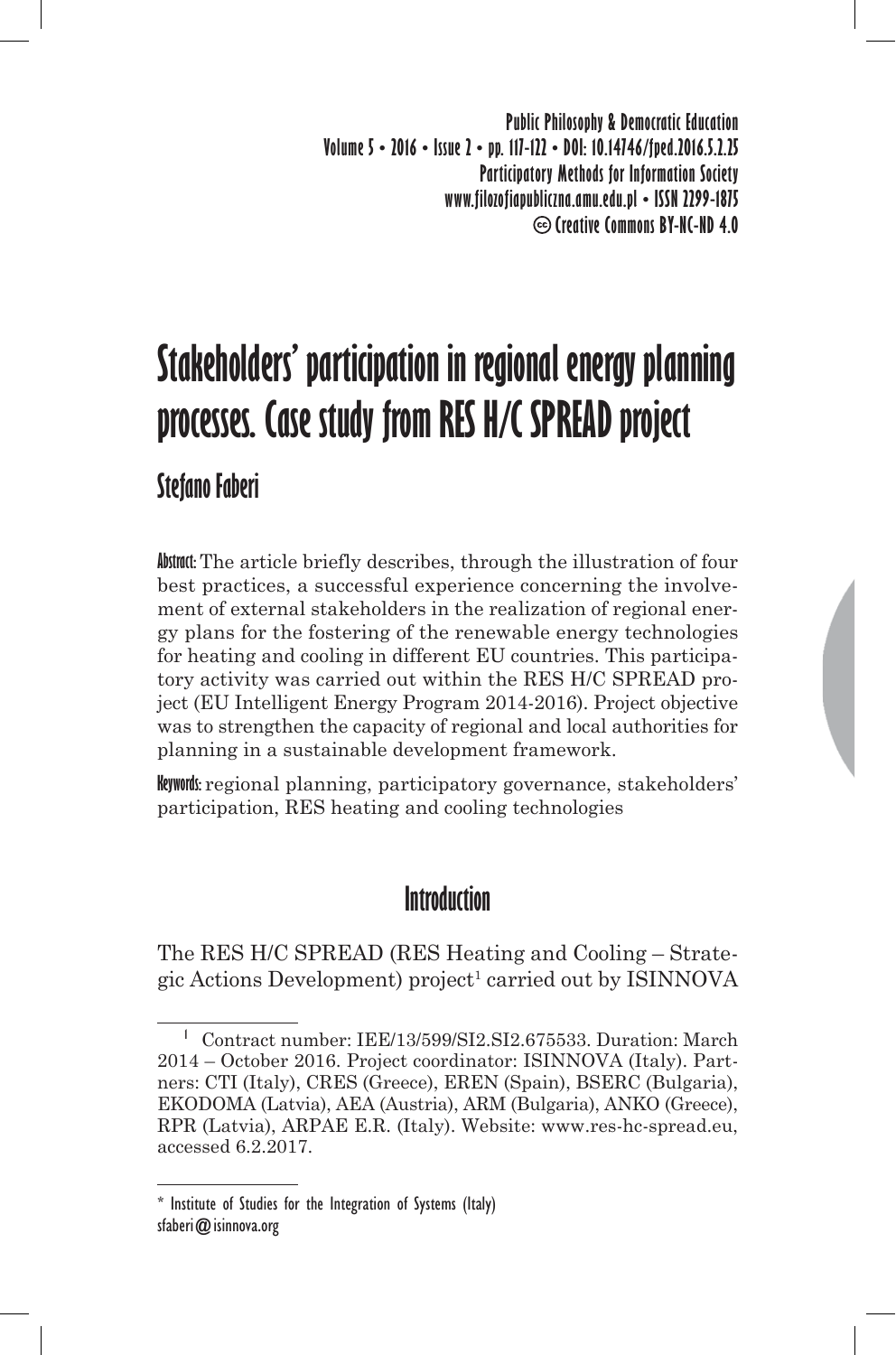#### **118 | Stefano Faberi |**

and ten other partners within the framework of the EU Intelligent Energy programme was made successful through intense stakeholders' participation. The project, which finished in October 2016, provided European regional authorities with support in terms of knowledge and best practices in order to strengthen their planning capacity in a sustainable development framework.

The planning methodology developed by the project was applied in six pilot regions within six EU countries: Austria, Bulgaria, Greece, Italy, Latvia and Spain. The final product of the project was the issuing of six regional plans to encourage the use of renewable energies for heating and cooling. The whole planning process was carried out in close collaboration with the Country Governance Committees (CGCs) in order to ensure the active involvement of the major stakeholders of the participating regions (regional and community leaders, entrepreneurs, managers and energy distributors, consultants, researchers, etc.) in a co-design process from the beginning. The CGCs have proven to be key factors in the success of the project, having significantly raised awareness in both the private and public sector, in terms of the potential for investment in renewable thermal energy and the policies to be implemented to overcome economic and regulatory barriers, respectively. All of the plans developed within the RES H/C SPREAD project have been officially endorsed by the regional authorities and now are part of the wider regional planning policies.

#### **Case study**

The following are four examples of success stories in Spain, Bulgaria, Greece and Italy.<sup>2</sup>

In Castilla y Leòn, the organization of these governance groups and stakeholder participation has contributed to the development of the regional plan as, once the involved stakeholders and public administrators realized

**<sup>2</sup>** More information on these case studies available at: http://www. res-hc-spread.eu/en\_GB/resources/country-governance-committees/ and http://www.res-hc-spread.eu/en\_GB/resources/reports/. See also CRES (2016).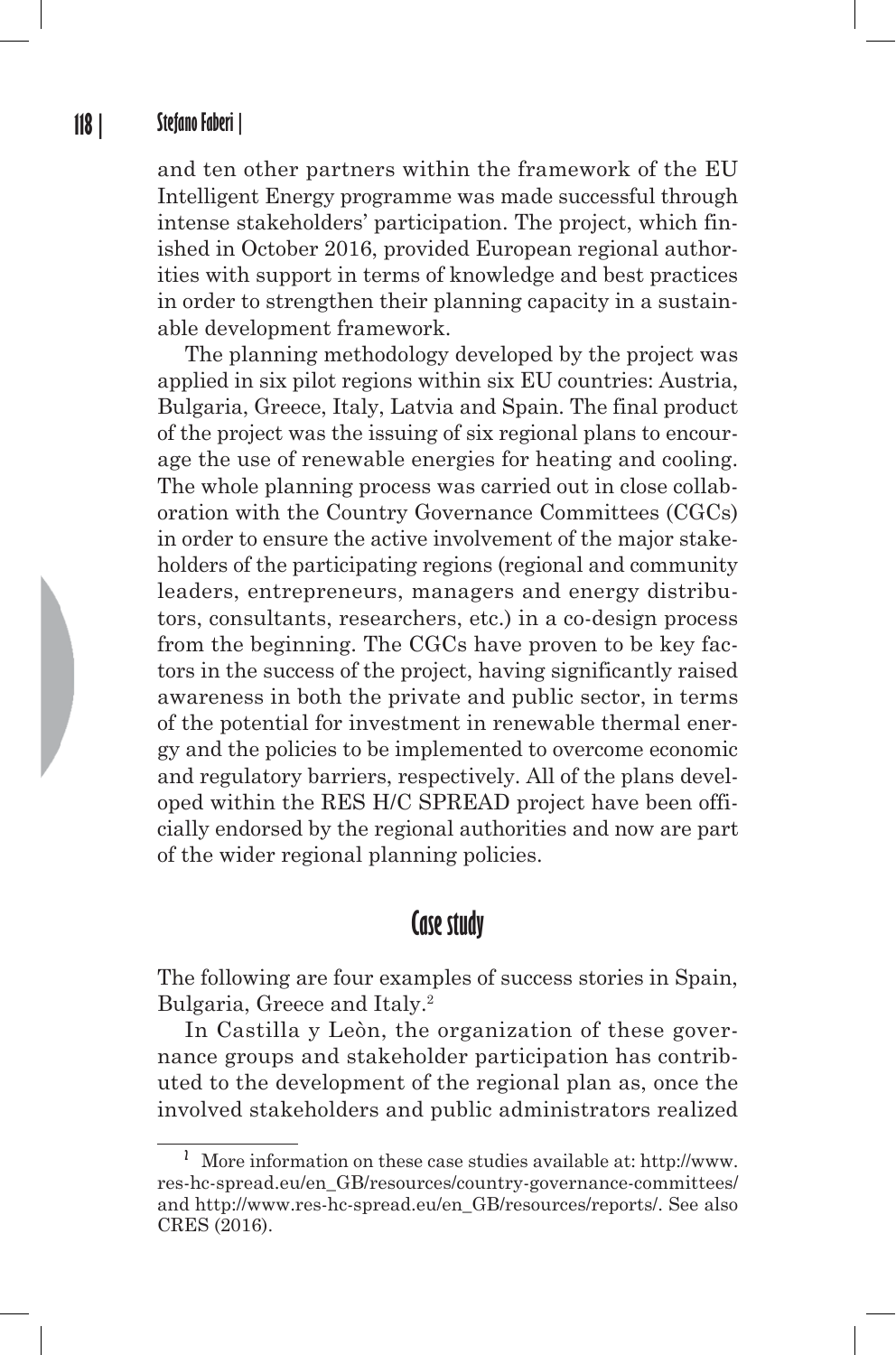the importance of the topics proposed by the RES H/C SPREAD project for their region, they strongly encouraged the Castilla y Leòn Region to entrust the Regional Energy Agency (EREN) with the development of a detailed regional policy. Following this official request, EREN has, for the first time, developed a very detailed model for the assessment of regional heating demand at municipal level and analysed the corresponding renewable energy supply potential. Based on this evidence and in agreement with the governance group, EREN formulated then the strategies and policies for the development of sustainable technologies in this field.

In Bulgaria, the CGC played a key role in the plan's success. Communication between stakeholders allowed for a better understanding of regional needs, sharing of best practices, and consensus regarding objectives and planned policies. CGC members helped with data collection, dissemination, and the engagement of authorities in the implementation of the plan and contributed to the identification of regional priorities for the implementation of heating technologies and underlying policies.

As in the other participating countries, the role of the CGC in the Greek region of Western Macedonia was essential for the development of the regional RES H/C plan, as all the members of the CGC contributed to the identification of needs and priorities; to the evaluation of the RES technologies; to the improvement of the implemented methodology and to the selection of the most effective policy measures. The constitution of the CGC was well-balanced and took into consideration the peculiarities of the region. The majority of the initially identified stakeholders participated in the planned meetings, while additional stakeholders were invited to participate by covering specialized issues during the development of the plan. All the members of the CGC declared their willingness to participate in the committee after the project's completion. The main result of this participatory activity was the reinforcement of the regional policy framework in the RES H/C field, especially concerning the improvement of district heating efficiency and sustainability by combining lignite with biomass and by more efficiently exploiting biomass for heating purposes.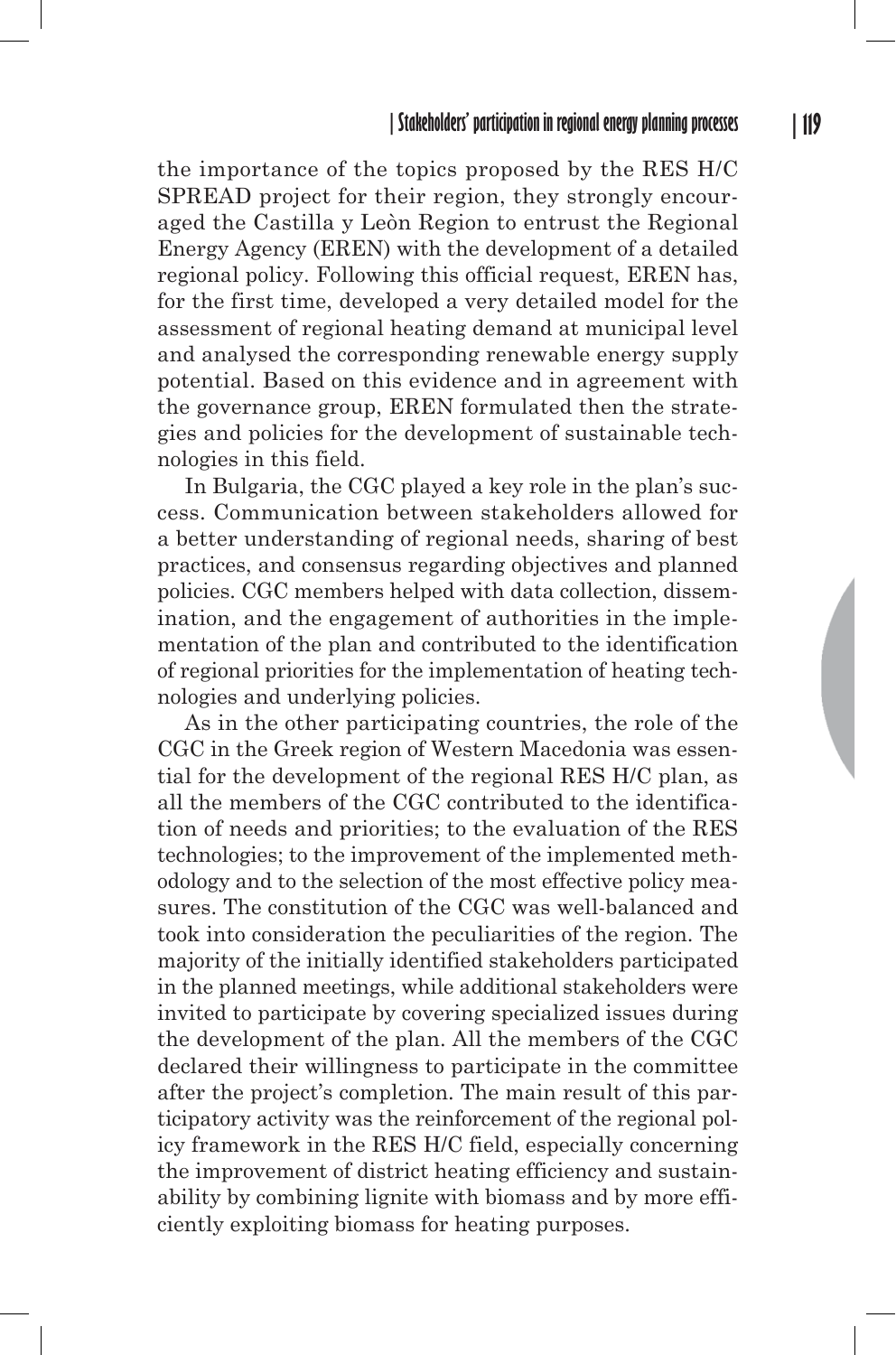The participative process in the Italian Emilia Romagna region involved almost 100 stakeholders and municipal administrators. These participants developed a comprehensive strategy for the development of RES heating technologies composed of several policy measures. The role of the CGC was essential for the development of the regional H/C plan as all of its members contributed to the identification of needs and priorities, to the evaluation of RES technologies and to the selection of the most effective policy measures. Similarly to Greece, Italian CGC also balanced the public and private sectors, taking into account regional specificities. All of the CGC meetings held were evaluated very positively and all of the members of the CGC declared their willingness to participate in the committee after the project's completion. The combined efforts of the project's working team and the stakeholders who participated in the CGC were welcomed by regional authorities, who have decided to include the RES H/C plan in the third regional plan, officially issued at the end of May 2016.

The success of this participatory activity was mostly due to the careful design of its implementation phases, having identified in advance the objectives and the contents of each participatory event in accordance and in parallel with the development of the regional planning process. An important ingredient for this success was the accurate selection of the stakeholders invited to take part in this participatory activity by considering their interest in the topics to be discussed, their potential capacity to provide useful input to the project teams and their actual power in terms of decision making. The Emilia Romagna case shows an effectively designed, prepared and managed example of stakeholders' meetings. From the beginning, the planning process was thought of as a co-design activity split into four phases corresponding to four informally conducted regional workshops, typical of "design thinking methodology",3 which led to the real commitment and involvement of the participants.

The first workshop aimed for so-called "visioning": the participants were asked to project themselves into a future

**<sup>3</sup>** See for example: Yayici (2016) or http://designthinkingmethodology. weebly.com/, accessed 6.2.2017.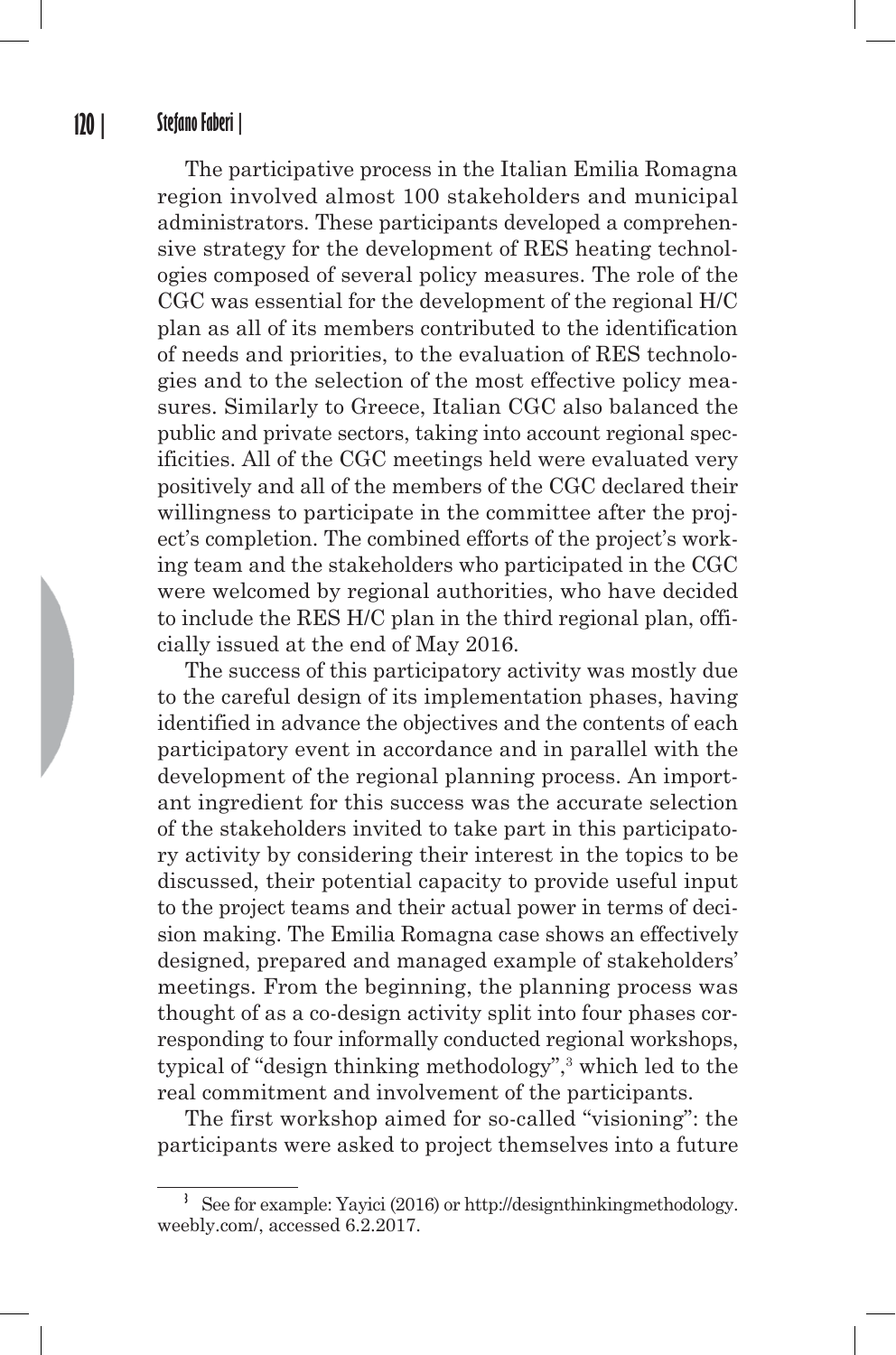reality in which the development of renewable sources for heating and cooling was effectively realized. The second workshop was more operational as the stakeholders were asked to discuss and propose a path that would lead to the achievement of the goals envisioned in the earlier work of visioning. During the third and fourth workshop the participants got into the heart of the debate, focusing on knowledge requirements, regulatory rules and the financial tools required for the implementation of sustainable heating and cooling technologies. A set of policy measures including tools, implementation time and targets was then envisaged.

### **Conclusion and lesson learned**

As outlined in the introduction and in the case studies, the whole planning process carried out by the six regions participating in RES H/C SPREAD project has been implemented in close collaboration with the Country Governance Committees (CGCs) in order to ensure, right from the first phase of work, the active involvement of the major stakeholders of the region (regional and community leaders, entrepreneurs, managers and energy distributors, consultants, researchers, etc.). These regional governmental committees have then become an integral part of the plan's development process having in fact substantially increased the awareness of both the private and the public sectors: the former, as regards the potential for investment in renewable thermal energy and policies to be implemented to overcome economic and regulatory barriers; the latter, so as to allow the insertion of the project's plans within the wider regional planning policies.

The lessons learned from the participatory activity carried out in this project can be finally resumed as follows:

• Stakeholders' processes should generally be clear and understandable to the participants. Therefore, the goals have to be defined right at the beginning. It is moreover advisable to agree on the necessity of the planning exercise and the responsibilities of the stakeholders involved.